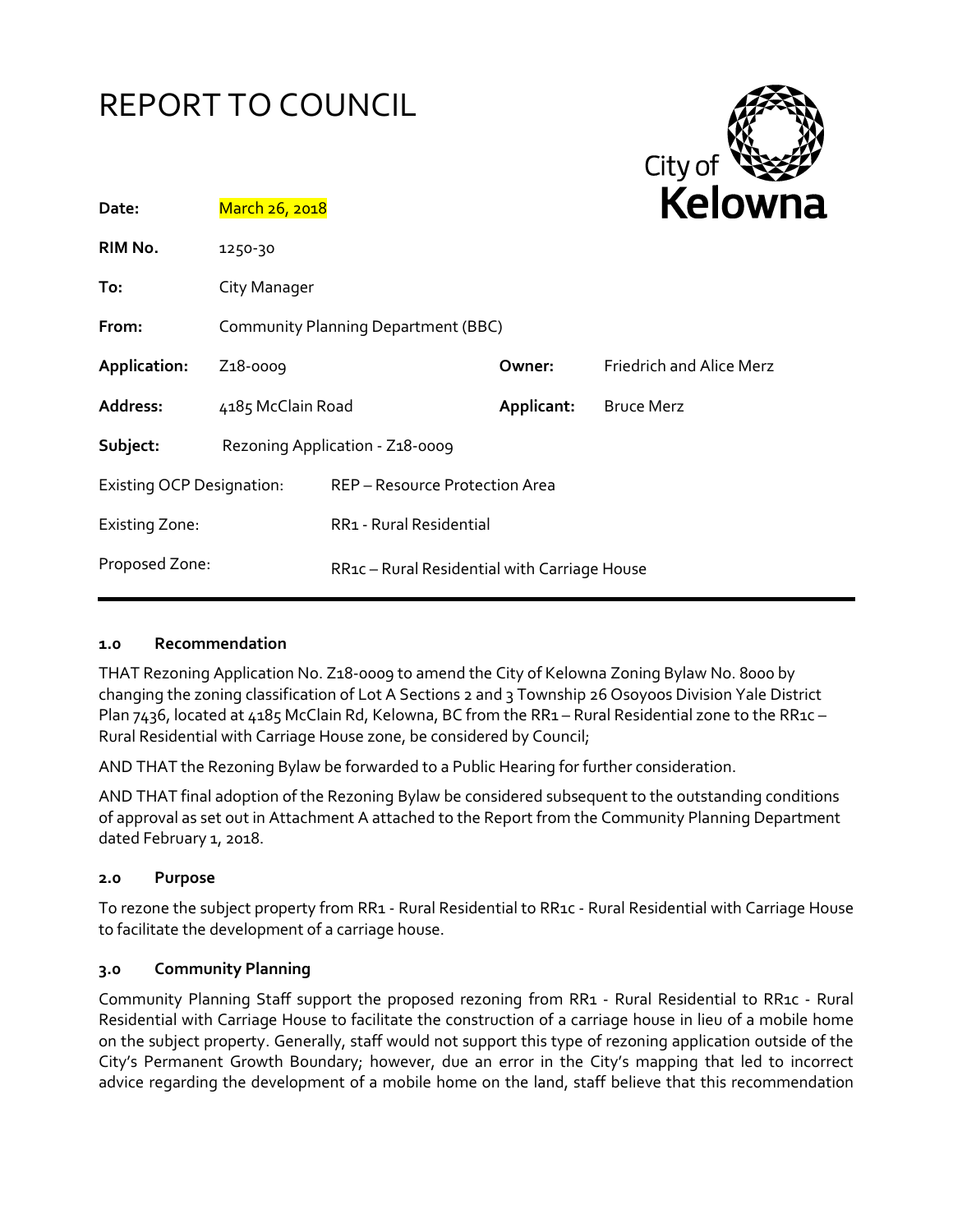represents a fair compromise. Refer to section 4.1 of this report for additional background information that is relevant to staff support for this application.

To fulfill the requirements of Council Policy No. 367, the applicant submitted a Neighbour Consultation Summary Form on February 12, 2018 outlining that neighbours within 300 m of the subject property were notified.

# **4.0 Proposal**

# 4.1 Background

In September 2010, bylaw number 10305 was adopted by Council to rezoned the subject property from A1 – Agriculture 1 zone to the RR1 – Rural Residential 1 zone. At this time, City mapping, including the Development Application (DA) and internal mapping systems were not updated to reflect the rezoning of the subject property.

In September 2017, the applicant enquired regarding constructing a carriage house on the subject property. During pre-application meetings the applicant was informed that a carriage house would not be supported, however a mobile home would be supported. This was based on a discrepancy between the zoning information that was still showing in the City system for the subject property (still classified as A1 zone) and the adopted rezoning bylaw. As a result, in November 2017, the applicant submitted a Farm Protection Development Permit to allow for a mobile home to be developed on the subject property.

In December 2017, staff identified the zoning and mapping discrepancies for the subject property, as well as the adopted bylaw documentation verifying the current zoning (RR1) for the subject property. Additional discussions with the applicant resulted in a new application to rezone the subject property from RR1 to RR1c to facilitate the development of a carriage house.

Between December 2017 and January 2018 the applicant followed up with a number of pre-application enquiries. In January 2018, the applicant re-submitted an incomplete application with a conceptual site plan that required a variance (maximum accessory building footprint). Revised drawings were provided in February, 2018 that eliminated the variance and allowed the application to proceed to circulation stage.

The subject property has a single family dwelling and an accessory building used as a shop located on the property, which will be retained through this development (Schedule A).

# 4.2 Project Description

The applicant has provided preliminary designs for the single storey carriage house and a detached garage (Schedule A). The location of the proposed carriage house is on a pre-disturbed part of the subject property, and is approximately 22.54 m southwest of the existing single family dwelling. The proposed carriage house does not trigger any variances at this time (Schedule B).

# 4.3 Site Context

The large lot (16,187 m<sup>2</sup>), is located on McClain Road, off June Springs Road in Southeast Kelowna. The neighbourhood has a mix of residential and agricultural zones.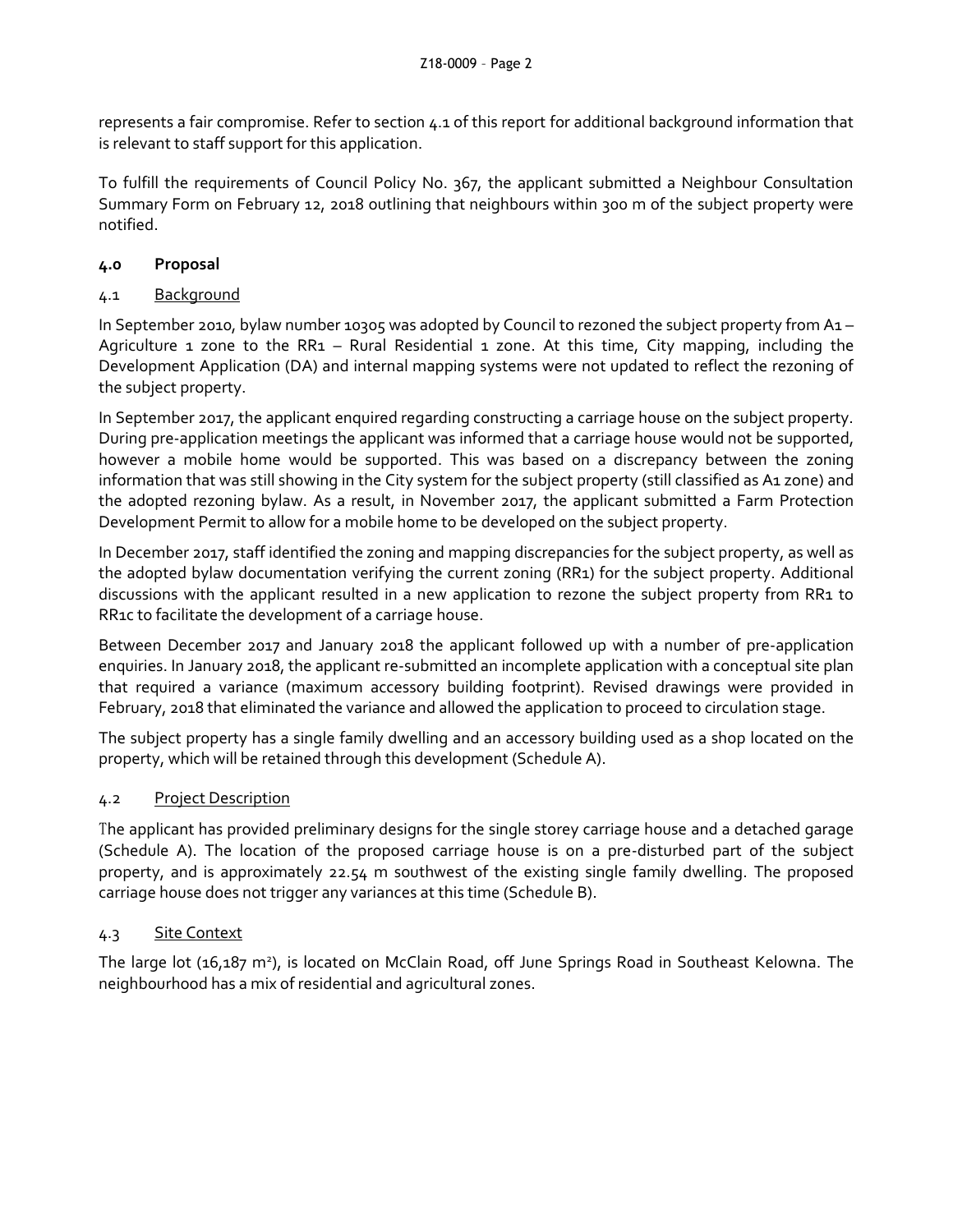| Orientation | Zoning                                    | <b>Land Use</b>                  |
|-------------|-------------------------------------------|----------------------------------|
| North       | A1-Agriculture 1                          | Agricultural                     |
|             | A1c - Agriculture 1 with Carriage House   | Agricultural with Carriage House |
|             | RR <sub>2</sub> - Rural Residential 2     | Residential                      |
|             | $RR3$ – Rural Residential 3               | Residential                      |
| East        | RR1 - Rural Residential 1                 | Residential                      |
|             | RM7 - Mobile Home Park                    | Residential - Mobile Homes       |
| South       | A1-Agriculture 1                          | Agricultural                     |
|             | RR1-Rural Residential 1                   | Residential                      |
| West        | A <sub>1</sub> - Agriculture <sub>1</sub> | Agricultural                     |
|             | A1c - Agriculture 1 with Carriage House   | Agricultural with Carriage House |
|             | RR1-Rural Residential 1                   | Residential                      |
|             | RR2 - Rural Residential 2                 | Residential                      |

Adjacent land uses are as follows:

#### **Subject Property Map:** 4185 McClain Road



# **5.0 Current Development Policies**

# 5.1 Kelowna Official Community Plan (OCP)

# **Development Process**

-

**Sensitive Infill.**<sup>1</sup> Encourage new development or redevelopment in existing residential areas to be sensitive to or reflect the character of the neighborhood with respect to building design, height and siting.

Carriage Houses & Accessory Apartments<sup>2</sup>. Support carriage houses and accessory apartments through appropriate zoning regulations.

<sup>&</sup>lt;sup>1</sup> City of Kelowna Official Community Plan, Policy 5.22.6 (Development Process Chapter).